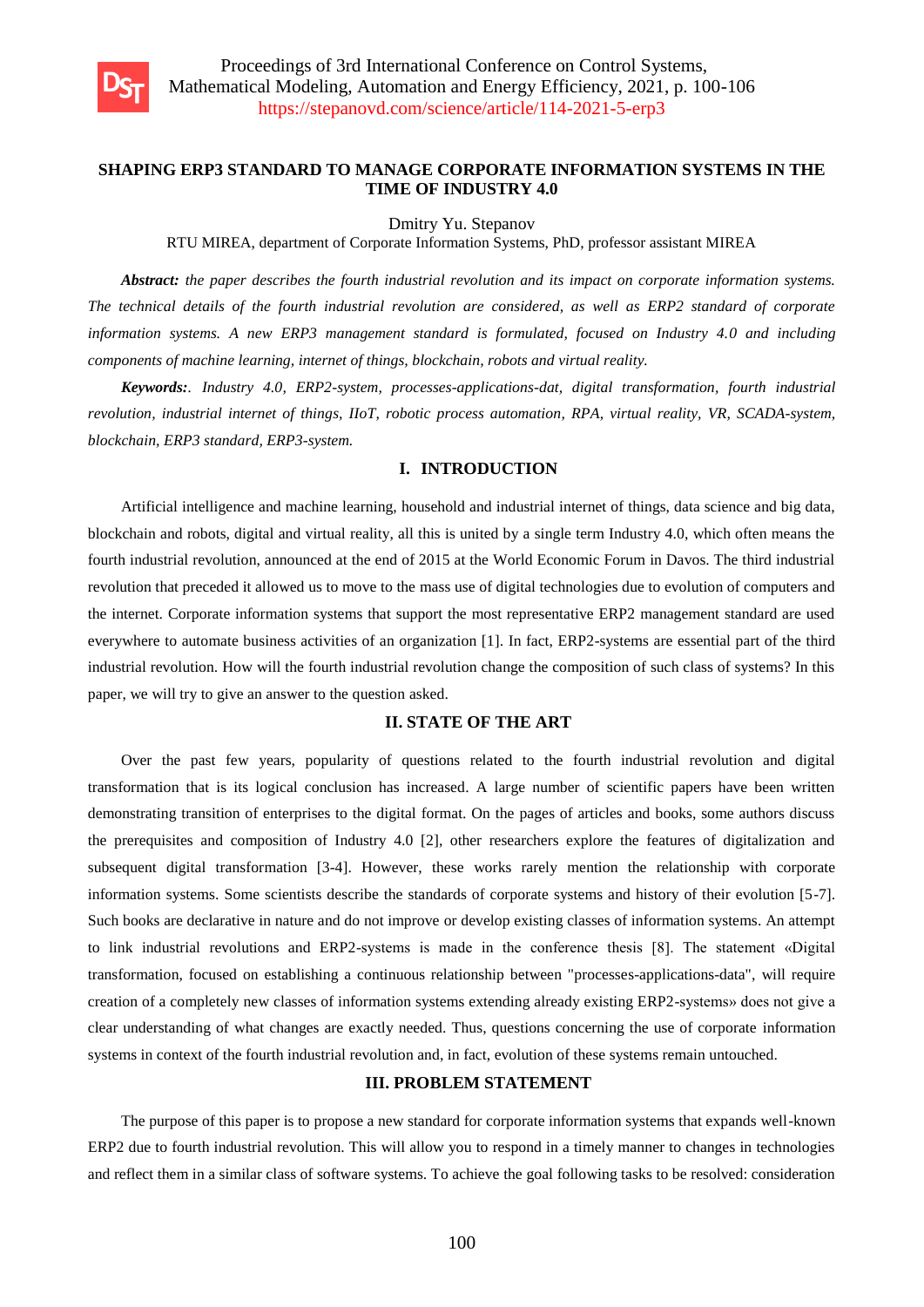

of technical details of the fourth industrial revolution, familiarization with the ERP2 standard, as well as proposal of a new standard to manage corporate information systems.

#### **IV. OVERVIEW**

The third industrial revolution or, as it is often called, the digital revolution, is still ongoing. Its idea is the widespread replacement of analog technologies by transferring all transactions of enterprise to the digital format. The main stages of conversion to digital format include (Fig. 1): digitization, digitalization and digital transformation.



**Fig. 1.** *Mapping digitalization steps, industrial revolutions and corporate information systems*

Digitization can be described as the transformation of processes performed manually to business operations implemented using database management systems. Digitalization allows optimizing business operations using digitized data and new software solutions. However, new program solutions only follow the previously defined business model of organization and do not change it. The stage of digital transformation is characterized by a comprehensive transformation of company's work and transition to a completely new business model, products and services, business and production processes, ways of involving suppliers and customers, which are based on fundamentally new approaches to data management and digital technologies. The prerequisites for transformation are the digitization and digitalization of organization's data and processes.

As you can see from the figure above, the third industrial revolution affects the stages of digitization and digitalization, where ERP2-systems are used exclusively for digitalization tasks. Industry 4.0 requires global changes in business model and creation of radically new types of corporate systems, which corresponds to the stage of digital transformation. Thus, the last two industrial revolutions are continuously connected with corporate information systems. Let's look at additional functionality is needed in the context of the fourth industrial revolution.

The main reason for Industry 4.0 is high technological progress achieved over the past 10-15 years. Increasingly, software applications have been developed on the basis of cloud technologies and digital platforms, 3D-printers are used to create both the smallest human organs and huge machines, drones allow you to track the progress of construction buildings and artificial intelligence helps to find violators in a crowd of people. The fourth industrial revolution is distinguished by following five technical components: industrial internet of things (IIoT, integration of devices into a single computer network in a scale of enterprise), big data (high volume data arrays, processed using special software tools for the purposes of decision-making), robots (RPA, robotic process automation), blockchain (secured channel for transmitting data) and virtual reality (VR, surrounding world, artificially created with the help of technical and software tools). The key feature of Industry 4.0 is that all the listed components must continuously interact with each other.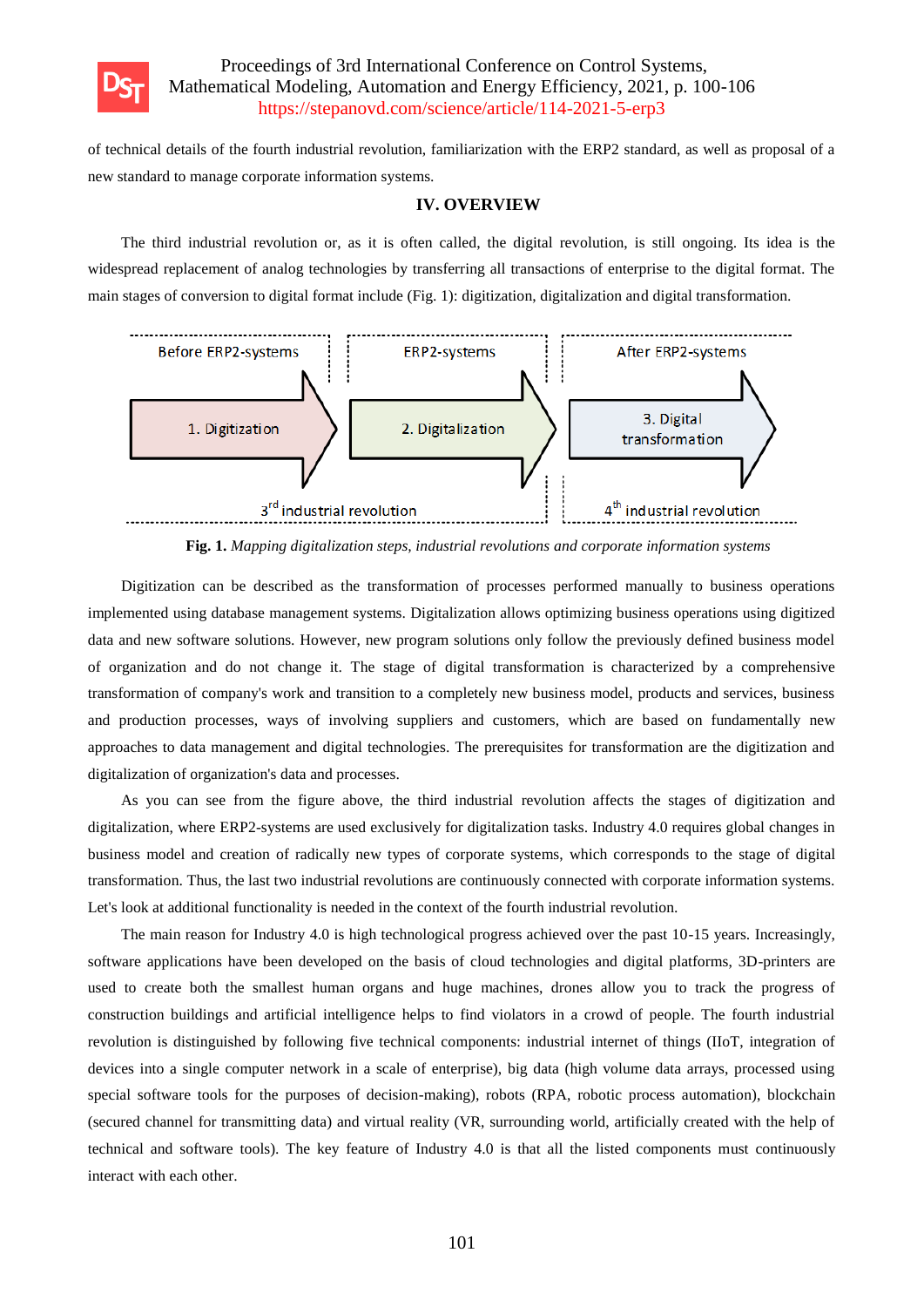

Corporate information system is a set of information systems united by a common document flow, where each system participates in decision-making and all systems together ensure the effective functioning of enterprise. Information system optimizes a certain area of enterprise, for example, warehouse logistics, master and transactional data, accounting and tax. The term standard is used to define the company's automation area, for instance, SCM (Supply Chain Management), PLM (Product Life-Cycle Management), CRM (Customer Relationship Management), ERP (Enterprise Resource Planning) and others. Currently ERP2 standard covers the largest number of business processes of organization, although in practice they are quite rare. Then ERP2-system is one of the varieties of corporate systems that allows you to automate the business operations of an enterprise, including logistics (LO), finance (FI), human resources (HCM), supply chains (SCM), supplier and customer relationships (SRM and CRM, respectively), electronic commerce (e-Com) and product life-cycle (PLM) [6]. One way to classify corporate information systems is using enterprise management levels. Thus, in [9] it is proposed to distinguish between analytical, transactional and technical levels, which include such standards as: BI, ERP/ERP2, MES and SCADA. Following the figure below, SCADAsystems process business transactions from operational point of view, MES-systems are necessary for tactical work and remaining systems define enterprise strategy.

### **V. IMPLEMENTATION**

In essence, we need to solve two seemingly unrelated tasks, one of which is the need to manage all unique components of the fourth industrial revolution. The second task requires updating the obsolete ERP2 standard, proposed back in 1996, after which dozens of new low scale standards were introduced.

To do that we need to group the tasks of implementing all the components of Industry 4.0 by areas: applications, data and technical infrastructure, implying presence of business processes describing them. Then implementation of functionality for blockchain, robots and virtual reality will require mainly application refinement, internet of things will demand software and technical changes, big data will lead to improvement of database management and analysis systems. There are similar areas available in ERP2-systems deployment projects. Thus, we can map components of ERP2-systems and Industry 4.0.

Corporate information systems define various levels of company management and potentially can be aligned with the following components of Industry 4.0 (Fig. 2):

- RPA is already used in ERP2-systems for the robotic registration of incoming invoices from suppliers, which refers to the procurement functionality.
- Blockchain is applicable to manage contracts, post inbound and outbound payments from customers and suppliers, which is relevant to business processes of procurement, sales and finance in ERP2 and partly in SRM, CRM-systems.
- Big data will obviously expand functionality of BI-systems, allowing you to get more accurate forecast about customers and their needs from various information sources.
- The industrial internet of things combines three completely different types of systems into a single environment: ERP2 in terms of functionality of strategic production, MES and SCADA, this will ensure a more transparent, well-coordinated and integrated production process.
- Virtual reality functions will be useful for modeling samples of finished goods and replacement of spare parts when repairing equipment in ERP2 and MES-systems.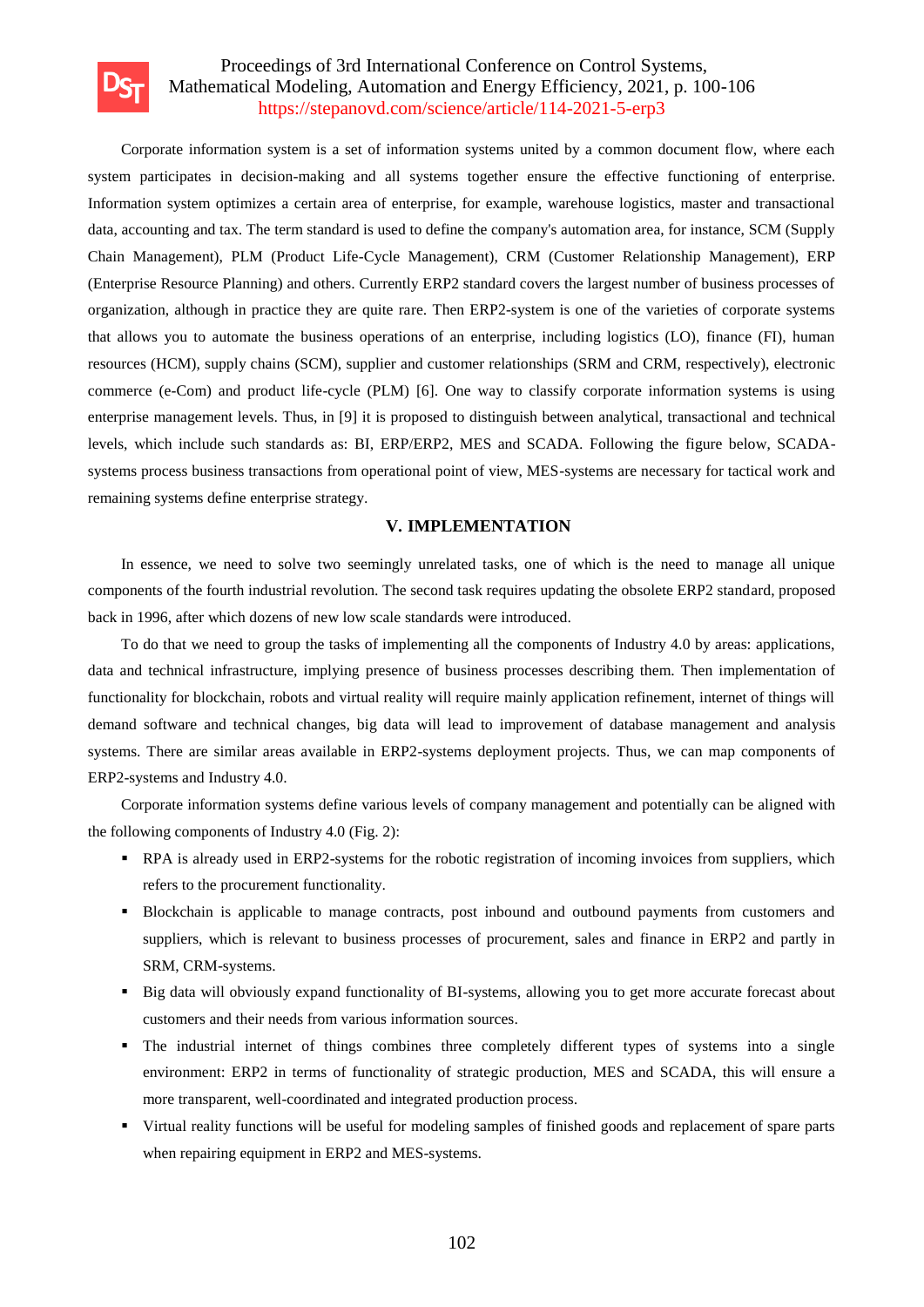

Industry 4.0 leads to a complete revision of the enterprise's management levels. The functionality of ERP2, BI, MES and SCADA-systems can be improved either by altering existing applications which is unlikely or by implementing completely new independent classes of systems, such as RPA, blockchain, big data, IIoT and VR integrated with ERP2-system through middleware.



**Fig. 2.** *Enrichment of ERP2-system by the components of Industry 4.0*

Taking into account evolution of corporate information systems, it is highly likely that the components of Industry 4.0 will be placed in separate independent subsystems. The use of independent subsystems is also confirmed by the following:

- ERP2-systems are considered as core systems to ensure compliance with the accounting and tax requirements of the country. That is why they are often called registration systems [10]. All other subsystems are subordinate to the master-system.
- Digital transformation requires creation of a completely new business model to interact with third parties. However, accounting and tax requirements are still valid and to be covered by core functionality of ERP2 system. Therefore, conducting transformation in separate subsystems without explicitly changing master system is quite reasonable.
- Changing technologies require implementation of new system functions. Constant redevelopment of ERP2 system functionality seems excessive, time-consuming and risky because typically it has been working successfully for several decades. Then implementation of additional functions in new subsystems and their subsequent integration with master-system will provide a high flexibility.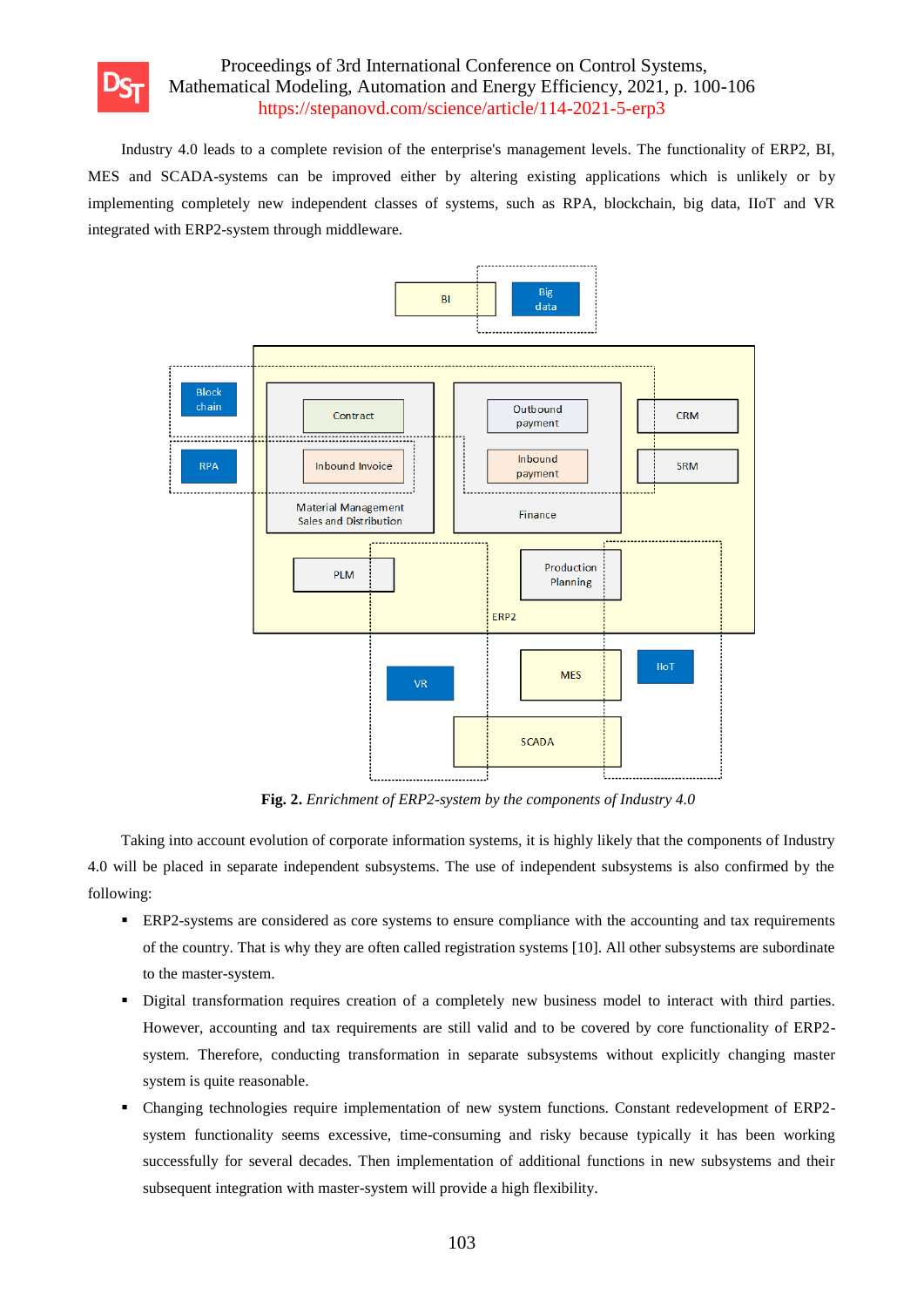

Then evolution of ERP2 standard will be its addition by the considered components of Industry 4.0. The figure below (Fig. 3) shows the scheme of new standard, supplemented by RPA, blockchain, big data, IIoT and VR subsystems and also includes such classes of systems as ERP2, BI, MES and SCADA. Let's call this standard ERP3.

**Definition 1.** *ERP3 standard* is a strategy for integrating logistics, finance, human resources as well as managing relationships with suppliers and customers, supply chains, product life-cycle and electronic commerce, focused on optimizing enterprise resources by using specialized software and modern digital technologies of robots, blockchain, big data, industrial internet of things and virtual reality.

**Definition 2.** *ERP3-system* is a corporate information system based on ERP3 standard, including ERP2, BI, MES, SCADA solutions as well as digital technologies related to Industry 4.0.





Definitions 1-2 strongly depend on the content of Industry 4.0. If composition of Industry 4.0 changes, for example, a new digital solution is added, then it will expand ERP3-system functionality by additional independent subsystem like IIoT, VR, RPA, etc. The feature of ERP3 standard is that it erases borders between the management levels of enterprise. If earlier ERP2-systems mainly operated at the transactional level, now both analytical and technical components are taken into account. Thus, a continuous logical connection is established between ERP2, BI, MES and SCADA-systems. From a technical point of view, interaction of all four types of systems will be carried out by integration via middleware, as it is already implemented now.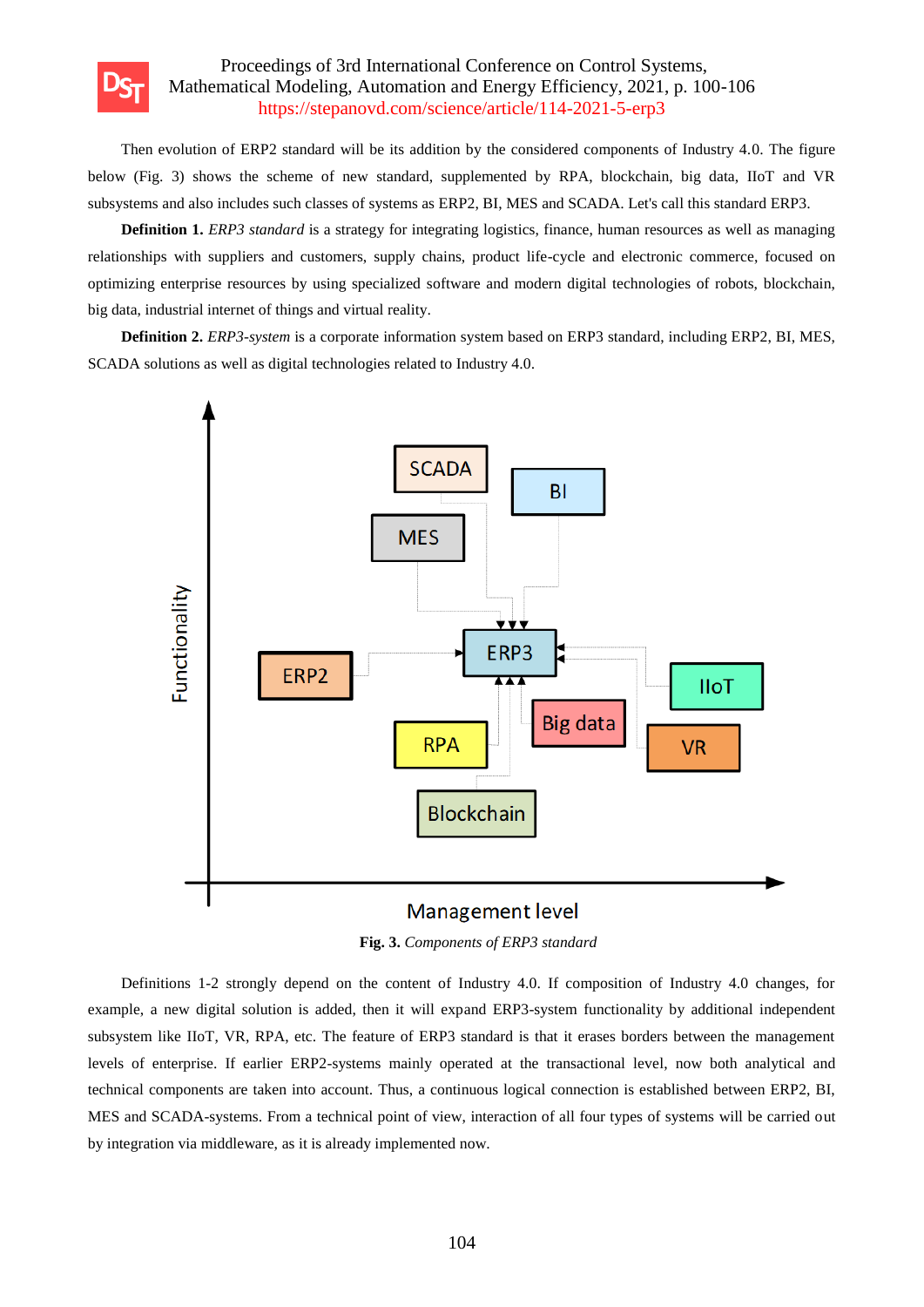

| <b>System</b>    | ERP <sub>2</sub> | BI | <b>MES</b> | <b>SCADA</b> | <b>RPA</b> | <b>BC</b>        | <b>BD</b> | <b>HoT</b> | <b>VR</b> |
|------------------|------------------|----|------------|--------------|------------|------------------|-----------|------------|-----------|
| ERP <sub>2</sub> |                  | X  | X          |              | X          | $\boldsymbol{X}$ |           | X          | X         |
| BI               | X                |    |            |              |            |                  | X         |            |           |
| <b>MES</b>       | X                |    |            | X            |            |                  |           | X          |           |
| <b>SCADA</b>     |                  |    | X          |              |            |                  |           | X          | X         |
| <b>RPA</b>       | X                |    |            |              |            |                  |           |            |           |
| Blockchain       | X                |    |            |              |            |                  |           |            |           |
| Big data         |                  | X  |            |              |            |                  |           |            |           |
| IIoT             | X                |    | X          | X            |            |                  |           |            |           |
| <b>VR</b>        | X                |    |            | X            |            |                  |           |            |           |

**Table 1.** Integration of systems under ERP3 standard

Let's build a matrix of subsystems integration included in ERP3 standard. It is easy to see from Tab. 1, that ERP2 system requires the greatest number of modifications to be connected with the components of Industry 4.0 (4 of 5). As a rule, basic package of ERP2-system already contains tools to integrate it with BI and MES-systems that can be customized without any development. Further refinement of integration points, guided by business needs, will allow you to prepare final list of modifications. Thus, transition to ERP3 standard will require significant integration changes in the functionality of ERP2-system.

## **VI. EVALUATION**

The ERP3 management standard is relevant for manufacturing enterprises by definition. Firstly, this is emphasized by the presence of MES and SCADA strategies. Secondly, the management concepts of IIoT, VR and RPA are now mainly used in manufactories. And, thirdly, ERP2 standard covers absolutely all areas of the organization's activities, which is typical for enterprises of resource and product orientations. The application of blockchain strategy will ensure continuous control of the transmitted financial and sensitive data. The concept of RPA will allow you to minimize manual routine operations, which often leads to errors. Using VR approach to visualize product samples will enable early detection and correction of design collisions. Industrial IoT will set the foundation for building smart manufacturing. The use of big data and BI standards will ensure stable control of the operational production environment.

Corporate information systems will bring the ERP3 standard to life. ERP3-systems will be represented by a set of integrated software solutions, most likely from various vendors. Therefore, similarly to ERP2-systems, the term ERP3 system will be synthetic in nature. At the moment, there are no software products labeled ERP2-systems and enterprise where ERP2-system is successfully used may simply not know about it. Deployment of ERP3-systems will be based on several implementation methodologies, the most critical components of ERP2, MES and SCADA will require the use of a cascade model, while for the rest it is reasonable to apply iterative and spiral Agile based approaches. The relevance of sustainability topic will impose restrictions on the technical implementation of software solutions, the transition of applications and data to the cloud platform is very likely. The average duration of ERP3-system implementation project will start from two years.

The use of ERP3 standard and its technical implementation in ERP3-systems will allow to build end-to-end business processes of enterprise with maximum coverage of operations and traceability of documents. New technological components of corporate system such as IIoT, VR, RPA and others will be placed in independent subsystems, which will provide flexibility in building an IT architecture and will not require significant modification of